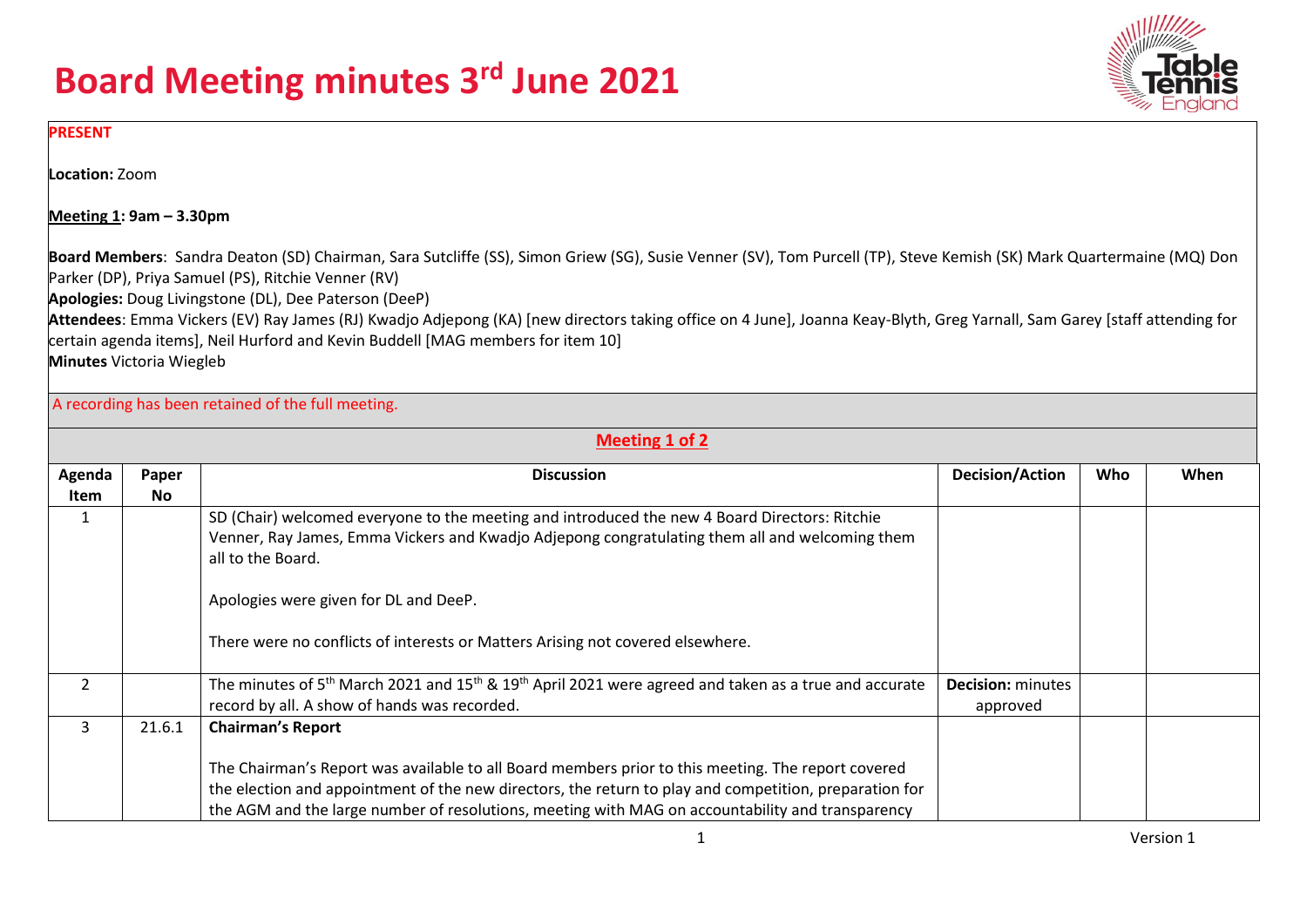

|   |        | and an update on the ITTF AGM date as well as confirmation of the European Championships in<br>Warsaw in June.<br>SD recorded her thanks to DL, DeeP and MQ for their support, experience and time over the last 4 years<br>on the Board.<br>There had been a low take up of the offer for Board members or senior staff to attend League and<br>County AGMs this year. Brief updates were given from Berkshire (attended by SG), Herts (attended by<br>DL) and Essex (attended by Greg Y). DP, SV and TP noted that they were due to attend various AGMs<br>(notably Buckinghamshire, Liverpool and Southport) in the coming weeks.                                                                                                                                                                                                                                                                                                                                |                                                                 |           |         |
|---|--------|---------------------------------------------------------------------------------------------------------------------------------------------------------------------------------------------------------------------------------------------------------------------------------------------------------------------------------------------------------------------------------------------------------------------------------------------------------------------------------------------------------------------------------------------------------------------------------------------------------------------------------------------------------------------------------------------------------------------------------------------------------------------------------------------------------------------------------------------------------------------------------------------------------------------------------------------------------------------|-----------------------------------------------------------------|-----------|---------|
| 4 | 21.6.2 | <b>CEO Report</b><br>The CEO's Report was available to all Board members prior to this meeting. The report covered<br>operational support for the director election and recruitment processes, update on member renewals<br>and requested discount (c 5% currently) and a limited update on Sport England funding cycle as more<br>information expected in June. SS also updated verbally that confirmation just received that Tin-Tin Ho<br>had qualified for the Tokyo Olympics (first British Female to qualify since 1996), congratulations were<br>minuted to Tin-Tin and Liam Pitchford.<br>Update on discussions with WTT - focus now on 2022 as not sufficient time and too many risks to<br>pursue 2021.<br>Centenary Project Manager, Steve Joel, appointed and will present at the September Board Meeting.<br>It was requested that when Board pack on Dropbox is updated can Board be informed by email which<br>documents have been amended or added. | <b>Action: Email to</b><br>Board when<br>reports are<br>updated | <b>VW</b> | Ongoing |
| 5 | 21.6.3 | <b>Head of Operations Report including Risk Register</b><br>The Head of Operations Report covering staff updates, safeguarding and complaints logs and the risk<br>register was available to all Board members prior to this meeting. The logs and risk register had also<br>been reviewed by the Governance & Risk Committee and the minutes of that meeting were provided.                                                                                                                                                                                                                                                                                                                                                                                                                                                                                                                                                                                        |                                                                 |           |         |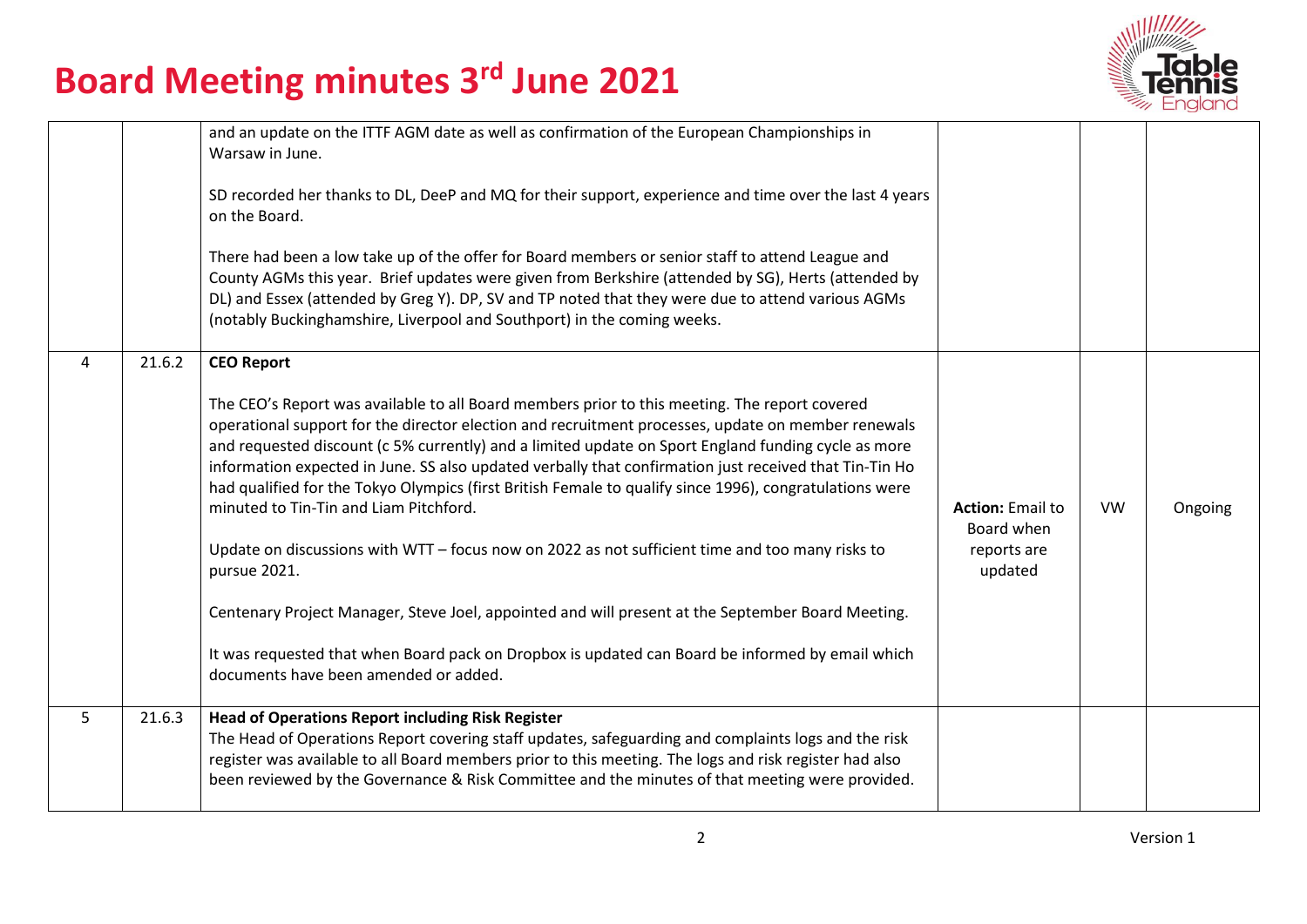

|                |        | Concern raised that there were still 30+ leagues who had not completed their Annual Returns. Agreed<br>that a targeted approach to League Chairs was needed including via the relevant county.<br>The recent developments with TT Leagues and the announcement about TT Clubs was noted and<br>thanks to JKB & Claire Brockwell for their work on this.                                                                                                                                                                                                                                                                                                                                                                                                                                                                                                                                                                                                                                    | Action: targeted<br>approach to<br>leagues missing<br>ARs | JKB       | <b>ASAP</b> |
|----------------|--------|--------------------------------------------------------------------------------------------------------------------------------------------------------------------------------------------------------------------------------------------------------------------------------------------------------------------------------------------------------------------------------------------------------------------------------------------------------------------------------------------------------------------------------------------------------------------------------------------------------------------------------------------------------------------------------------------------------------------------------------------------------------------------------------------------------------------------------------------------------------------------------------------------------------------------------------------------------------------------------------------|-----------------------------------------------------------|-----------|-------------|
| 6              | 21.6.4 | 21/22 Operational Plan and progress to date<br>The 21/22 Operational Plan had been distributed in early May and was included again in the pack. It<br>was agreed that this document is much better presented and easier to review with the progress column<br>than the previous template.<br>No further comments or questions were raised.                                                                                                                                                                                                                                                                                                                                                                                                                                                                                                                                                                                                                                                 |                                                           |           |             |
| $\overline{7}$ | 21.6.5 | <b>Departmental Reports</b><br>Departmental Reports were available to all Board members prior to this meeting and Board members<br>are invited to contact the authors directly with questions generally.<br>a. CEO - no further questions<br>b. Operations - Staff Survey was discussed and the improvements noted. It was advised that an Action<br>Plan with SLT has been created and feedback will be followed up. As Covid restrictions relax, it will be<br>good to see Board and Staff together in the office to improve visibility and relationships.<br>Update on insurance tender - deadline for tenders is 17 <sup>th</sup> June.<br>c. Performance - Podcasts on Olympic games have been recorded and will be promoted.<br>d. Comps & Events - no questions<br>e. Marcomms - The internal document about "Our Brand" was discussed. It was agreed this will be<br>circulated to Board and beyond as appropriate.<br>f. Development, Volunteering & Participation - no questions | <b>Action: Brand</b><br>documents to be<br>sent to Board  | <b>VW</b> | Completed   |
| 8              | 21.6.6 | <b>Finance Report</b>                                                                                                                                                                                                                                                                                                                                                                                                                                                                                                                                                                                                                                                                                                                                                                                                                                                                                                                                                                      |                                                           |           |             |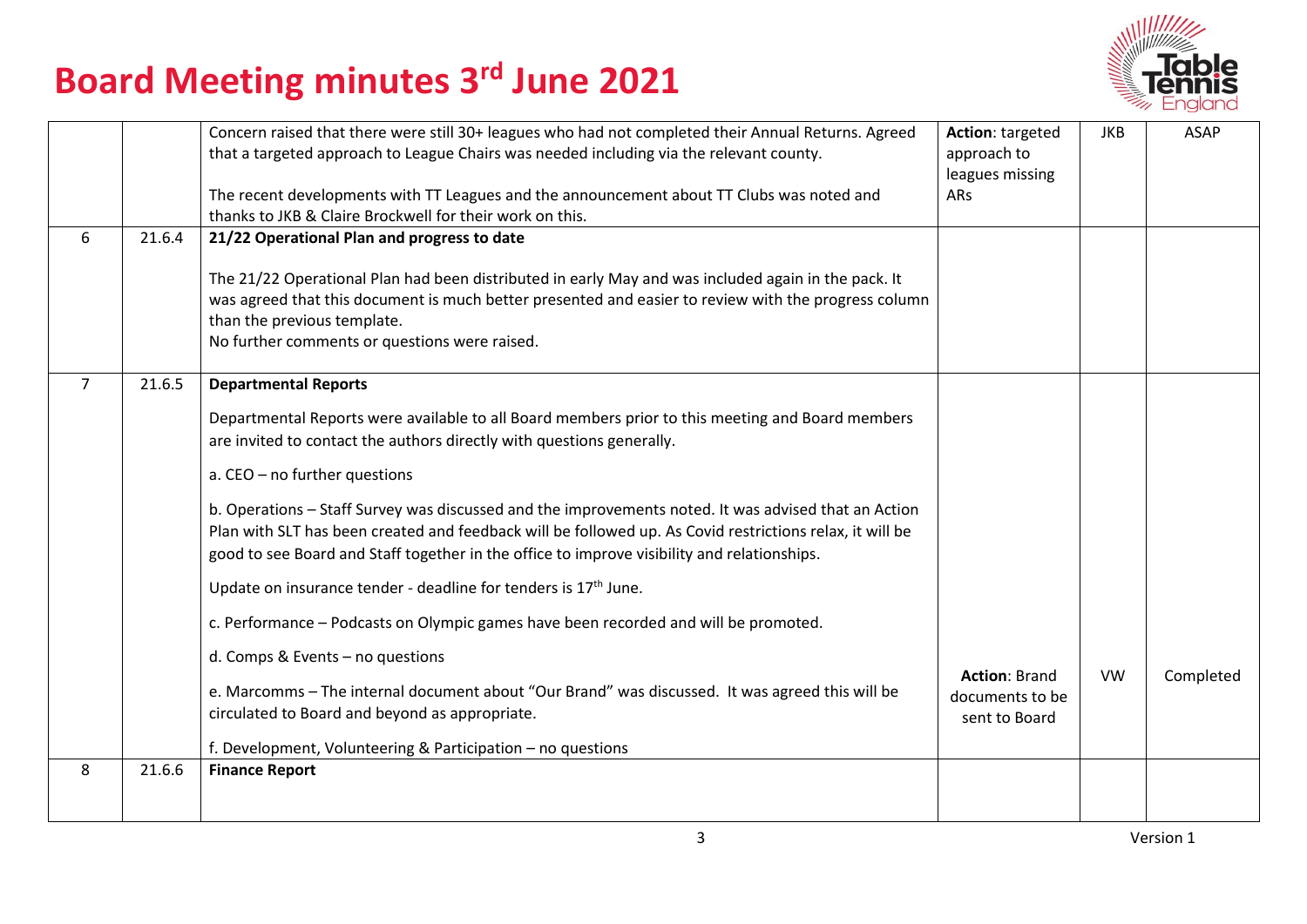

|    |        | The Finance Report (including the Finance Committee minutes), the Audited Accounts and the Audit<br>Findings Report from haysmcintyre were available to all Board members prior to this meeting.<br>Head of Finance & IT, Samantha Garey (SamG) joined the meeting.<br>The audit took place virtually again and within a tight timeframe. Appreciation was shown to SamG for<br>the hard work to complete the audit and to receive an unqualified audit report.<br>The end of year surplus was c £1500. The VAT discrepancy was investigated and discovered as a prior<br>year issue. With advice from haysmcIntyre it was decided that the prudent course of action was to<br>write it off this year but to have it investigated in more detail in the coming months which could result<br>in a reversal.<br>The Board approved the 20/21 audited accounts and the CEO authorised to sign them. A show of hands<br>is recorded.<br>21/22 - currently the budget is quite prudent to allow for uncertainty in both membership and<br>competitions. The Finance Committee will monitor monthly.<br>It was noted that a future performance programme will need considerable additional financial<br>investment and this will need to be discussed by Board. | Decision: 20/21<br>audited accounts<br>approved. |  |
|----|--------|-----------------------------------------------------------------------------------------------------------------------------------------------------------------------------------------------------------------------------------------------------------------------------------------------------------------------------------------------------------------------------------------------------------------------------------------------------------------------------------------------------------------------------------------------------------------------------------------------------------------------------------------------------------------------------------------------------------------------------------------------------------------------------------------------------------------------------------------------------------------------------------------------------------------------------------------------------------------------------------------------------------------------------------------------------------------------------------------------------------------------------------------------------------------------------------------------------------------------------------------------------------|--------------------------------------------------|--|
| 9  |        | <b>National Council Update</b><br>Board members were reminded that the next National Council meeting is on 19 <sup>th</sup> June via zoom and<br>attendance encouraged.                                                                                                                                                                                                                                                                                                                                                                                                                                                                                                                                                                                                                                                                                                                                                                                                                                                                                                                                                                                                                                                                                   |                                                  |  |
|    |        | The agenda has now been sent out with supporting papers:                                                                                                                                                                                                                                                                                                                                                                                                                                                                                                                                                                                                                                                                                                                                                                                                                                                                                                                                                                                                                                                                                                                                                                                                  |                                                  |  |
|    |        | https://tabletennisengland.co.uk/our-sport/national-council-papers/                                                                                                                                                                                                                                                                                                                                                                                                                                                                                                                                                                                                                                                                                                                                                                                                                                                                                                                                                                                                                                                                                                                                                                                       |                                                  |  |
| 10 | 21.6.7 | <b>MAG update</b>                                                                                                                                                                                                                                                                                                                                                                                                                                                                                                                                                                                                                                                                                                                                                                                                                                                                                                                                                                                                                                                                                                                                                                                                                                         |                                                  |  |
|    |        | Chair of MAG Neil Hurford (NH) and MAG Member Kevin Buddell (KB) joined the meeting.                                                                                                                                                                                                                                                                                                                                                                                                                                                                                                                                                                                                                                                                                                                                                                                                                                                                                                                                                                                                                                                                                                                                                                      |                                                  |  |
|    |        |                                                                                                                                                                                                                                                                                                                                                                                                                                                                                                                                                                                                                                                                                                                                                                                                                                                                                                                                                                                                                                                                                                                                                                                                                                                           |                                                  |  |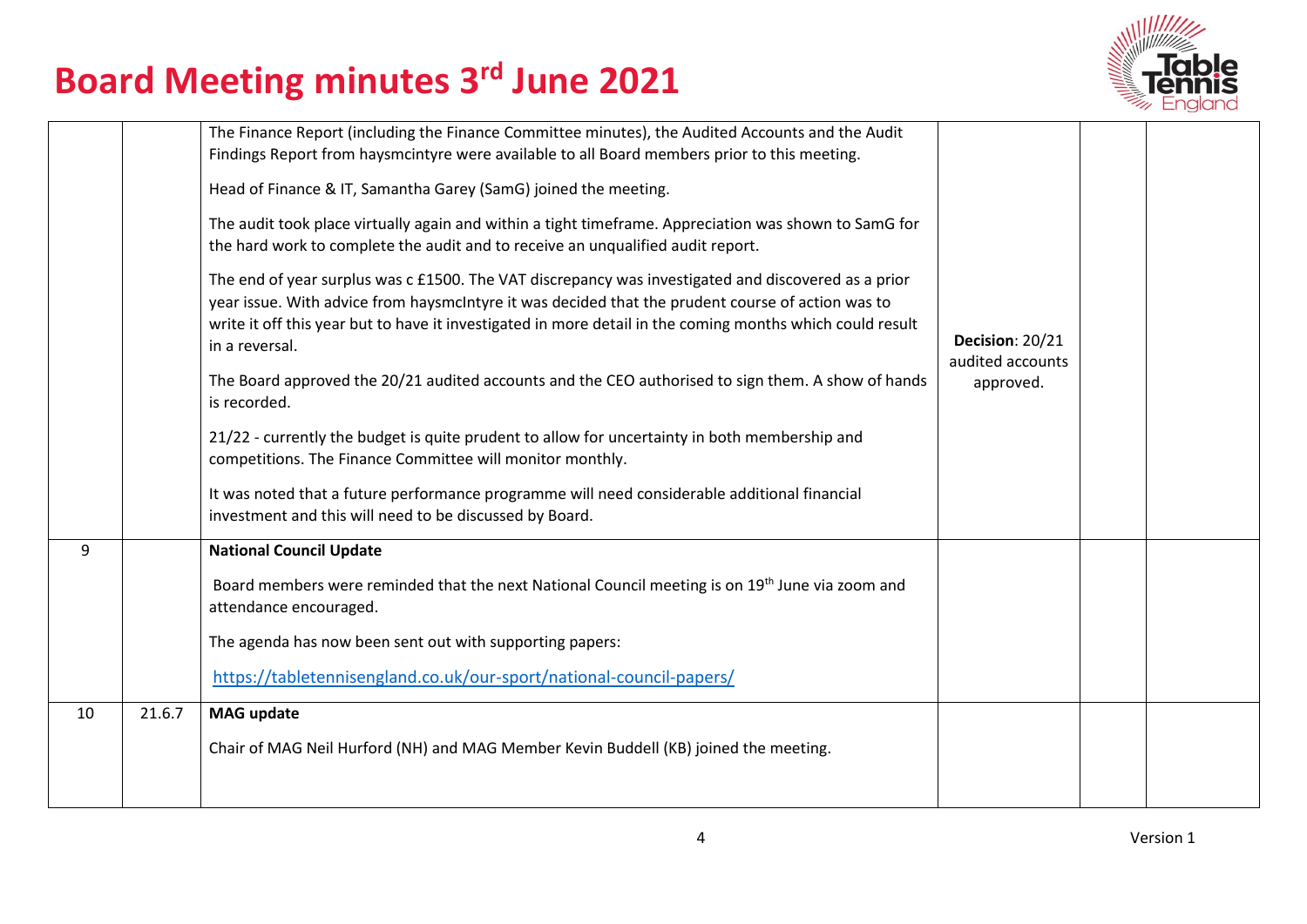

|    |        | A MAG Report was available to all Board members prior to this meeting. The report provided a brief<br>update on current MAG projects.<br>NH invited all new Directors to the next MAG Meeting on 12 June.<br>NH discussed the Club Development Report. He requested:<br>The report is to be published on the TTE website<br>1)<br>A Working Group to work through an appropriate action plan.<br>2)<br>The Board were asked for their considerations / comments on the above two actions - discussions took<br>place on this. It was agreed that publication of the MAG needed to be accompanied by a Board<br>response and commentary from the staff to ensure alignment with current priorities as several of the<br>recommendations are already covered by development programmes.<br>It was also agreed to set up a Working Group to include MAG, Board Member, TTE Staff and a club<br>development member.<br>KB noted that a facilities register, especially those that were helped with public funding, could be<br>created. This might help planning in the future when relevant staff or volunteers move on and<br>knowledge gets lost. It was queried whether Sport England or CSPs also hold central registers. SS<br>agreed to pick it up with Greg Y. | <b>Decision:</b><br><b>MAG Club</b><br>Development<br>report to be<br>published along<br>with Board and<br>staff responses<br><b>Decision/Action:</b><br>Working Group to<br>be created<br><b>Action:</b><br>SS discuss<br>facilities register<br>with GY | <b>SD</b><br><b>SS</b> | <b>ASAP</b><br><b>ASAP</b> |
|----|--------|--------------------------------------------------------------------------------------------------------------------------------------------------------------------------------------------------------------------------------------------------------------------------------------------------------------------------------------------------------------------------------------------------------------------------------------------------------------------------------------------------------------------------------------------------------------------------------------------------------------------------------------------------------------------------------------------------------------------------------------------------------------------------------------------------------------------------------------------------------------------------------------------------------------------------------------------------------------------------------------------------------------------------------------------------------------------------------------------------------------------------------------------------------------------------------------------------------------------------------------------------------------------|-----------------------------------------------------------------------------------------------------------------------------------------------------------------------------------------------------------------------------------------------------------|------------------------|----------------------------|
| 11 | 21.6.8 | <b>ITTF Committee Nominations</b><br>ITTF committees will be reappointed for 2-year terms at the ITTF AGM later in 2021. A nation may<br>nominate up to 4 individuals. England currently has 3 committee members namely SD (Nominations),<br>TP (Umpires & Referees) and SS (Rules).<br>SD's position on Nominations is not up for renewal as it happens at a different point in the cycle. SS and<br>TP gave a brief summary of the work on their respective committees, on which they are both very<br>active. It was agreed to nominate them again.                                                                                                                                                                                                                                                                                                                                                                                                                                                                                                                                                                                                                                                                                                             | <b>Decision: ITTF</b><br>Committee<br>nominations<br>agreed                                                                                                                                                                                               |                        |                            |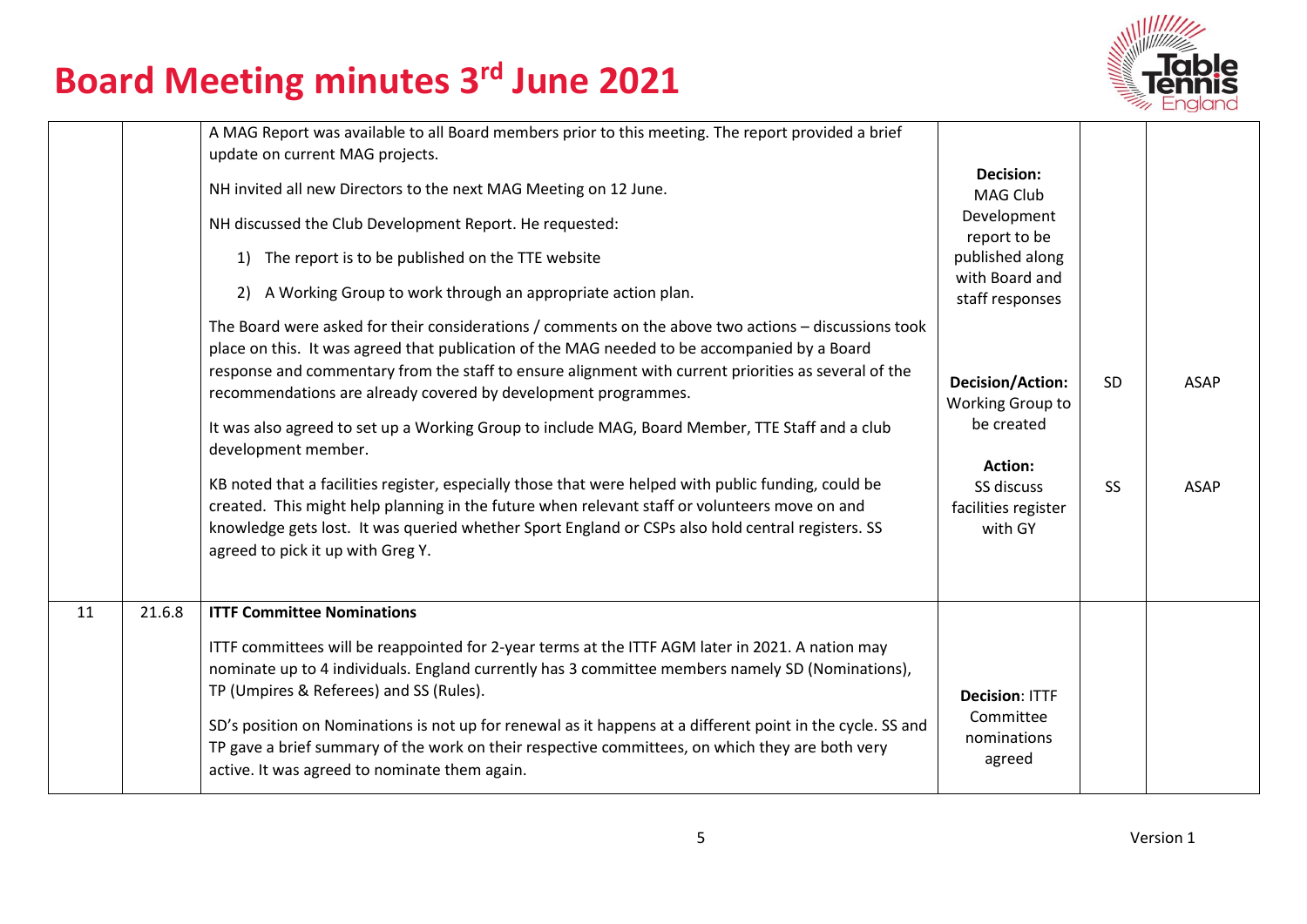

|    |         | In consideration of nominating a $4th$ individual the Board considered the recommendation to nominate<br>Karen Tonge MBE to the Para Committee in light of bids for the European Para Championships in 2023<br>and the World Para Championships in 2026. This was agreed.                                                                                                                                                                                                                                                                   |                                                                                                                 |            |             |
|----|---------|---------------------------------------------------------------------------------------------------------------------------------------------------------------------------------------------------------------------------------------------------------------------------------------------------------------------------------------------------------------------------------------------------------------------------------------------------------------------------------------------------------------------------------------------|-----------------------------------------------------------------------------------------------------------------|------------|-------------|
| 12 | 21.6.9  | <b>Board External Evaluation's action update</b><br>The Action Plan from the SRA Board evaluation was reviewed and is on track with a view to all actions<br>being completed by December Board.<br>The sourcing of Risk Management Training & Risk Appetite Training is still ongoing.<br>Various directors who attended the SRA Board training on 27 <sup>th</sup> May said how beneficial it was.<br>Feedback to SRA is that it was too long to cover in one day for zoom.                                                                | <b>Action: Feedback</b><br>to SRA on training<br><b>Action: Add</b><br><b>Board Training</b><br>Dates to Agenda | <b>JKB</b> | <b>ASAP</b> |
|    |         | Dates for Board Training Day to be discussed in the Sept Board Meeting.                                                                                                                                                                                                                                                                                                                                                                                                                                                                     | for Sept                                                                                                        | <b>VW</b>  | Completed   |
| 13 |         | <b>Board Strategy Day</b><br>It was agreed this will be a physical meeting (scheduled for 2 July) so if Covid restrictions continue the<br>date would look to be rearranged. It was also agreed that an independent facilitator would add value to<br>the day and the discussions.<br>Agreed in principle that Mission 2025 provided the basis on which to build and that a 5 and 10 year<br>strategy would probably be needed along with commentary on where and why parts of current M2025<br>might no longer be relevant or appropriate. | Action:<br>Facilitator for the<br>Strategy Day to<br>be sourced                                                 | SD / SS    | <b>ASAP</b> |
| 14 | 21.6.10 | Governance Statement for 20/21 Annual Review<br>The standard governance statement for inclusion to the Annual Review was approved (subject to<br>adding TP and correct spelling of PS).                                                                                                                                                                                                                                                                                                                                                     | <b>Decision:</b><br>Governance<br>statement<br>approved for<br><b>Annual Report</b>                             | <b>JKB</b> | Completed   |
| 15 | 21.6.11 | <b>Talent &amp; Performance Board Sub Committee</b><br>The Board reconfirmed its previous decision to establish a Talent and Performance sub committee of<br>the Board. Draft Terms of Reference were considered and after discussion a small group was asked to<br>consider the ToR in more detail taking into account the views expressed about using active terminology                                                                                                                                                                  | Action: amend<br>ToR and resubmit<br>to Board                                                                   |            | Completed   |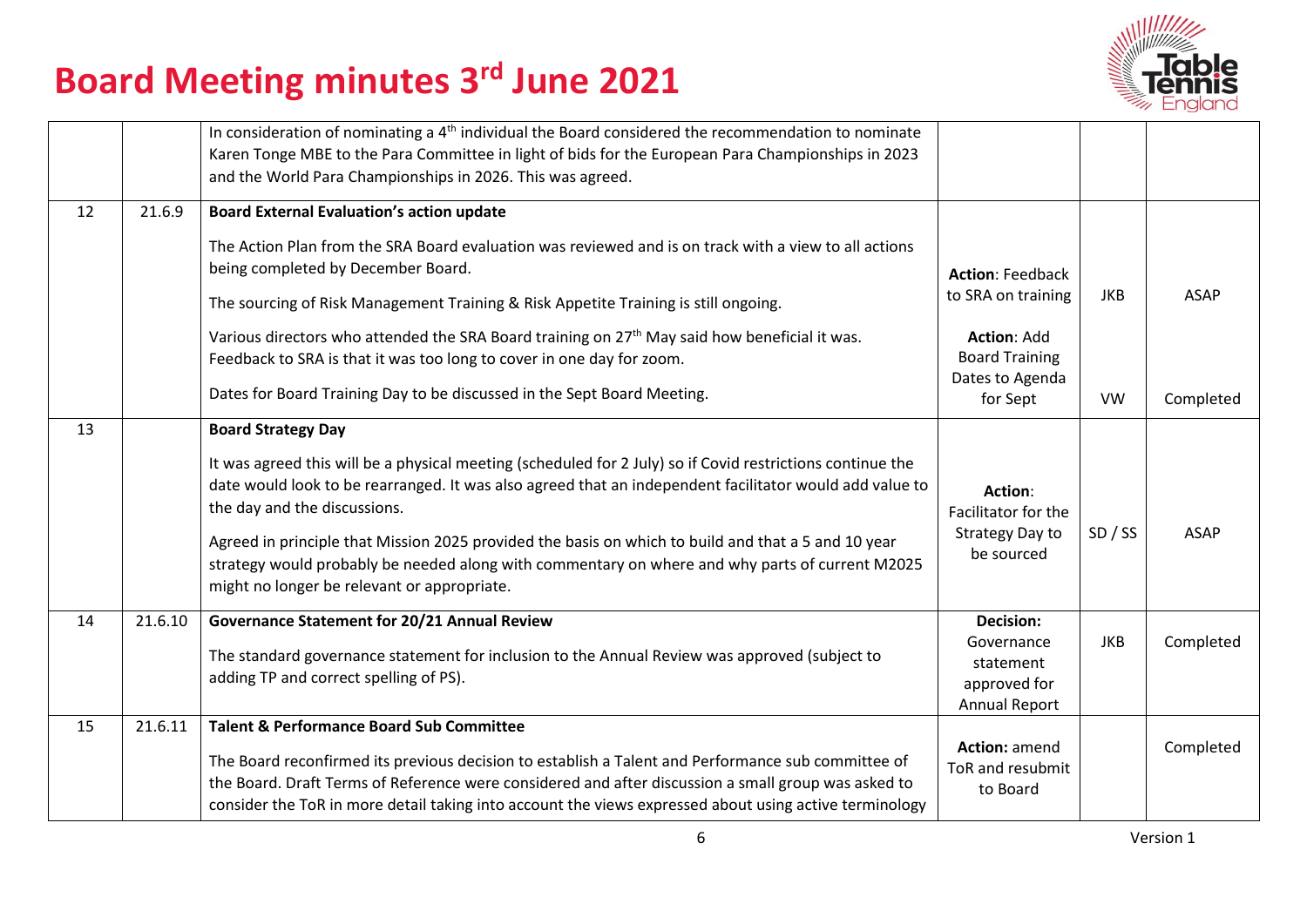

| and ensuring the right skills were on the committee and resubmit to Board ASAP. It was felt important<br>to be able to agree the ToR and publish ahead of National Council meeting so that Council could see<br>Board's commitment to this sub committee. DP was suggested as Chair of the committee. SD said this<br>would form part of the 'cabinet reshuffle'.                                                                                                                                                                                                                                                                                                                                                                                                                                                                                                                                                                                                                                                                                                                                                                                               |                                                                                                                     |  |
|-----------------------------------------------------------------------------------------------------------------------------------------------------------------------------------------------------------------------------------------------------------------------------------------------------------------------------------------------------------------------------------------------------------------------------------------------------------------------------------------------------------------------------------------------------------------------------------------------------------------------------------------------------------------------------------------------------------------------------------------------------------------------------------------------------------------------------------------------------------------------------------------------------------------------------------------------------------------------------------------------------------------------------------------------------------------------------------------------------------------------------------------------------------------|---------------------------------------------------------------------------------------------------------------------|--|
| <b>GB TT Committee</b>                                                                                                                                                                                                                                                                                                                                                                                                                                                                                                                                                                                                                                                                                                                                                                                                                                                                                                                                                                                                                                                                                                                                          |                                                                                                                     |  |
| Board was updated as a follow on from the March meeting when the MOU was agreed in principle<br>allowing the Award Agreement with UK Sport to be signed. Further negotiations with the Home Nations<br>have led to the MOU for the GBTTC being effectively a 12 month position and that during that period<br>work would take place to consider the longer term governance structure - either the reconstitution of<br>a British Table Tennis company delegating management of the programme to England via an SLA or a<br>continuation of the MOU as presented.                                                                                                                                                                                                                                                                                                                                                                                                                                                                                                                                                                                                | Decision:<br>Sign GB MOU                                                                                            |  |
| Confirmed that Wales, Scotland and Ulster will sign the MOU as presented. Board agreed England to<br>sign too.                                                                                                                                                                                                                                                                                                                                                                                                                                                                                                                                                                                                                                                                                                                                                                                                                                                                                                                                                                                                                                                  |                                                                                                                     |  |
| Staffing of the GB programme for the initial 12 months also agreed by the GB committee. The<br>implications of two TTE staff sharing their current roles with a GB role were considered by the Board.<br>Two new roles to be advertised.                                                                                                                                                                                                                                                                                                                                                                                                                                                                                                                                                                                                                                                                                                                                                                                                                                                                                                                        |                                                                                                                     |  |
| There was a healthy discussion about the role of the England Talent and Performance Committee and<br>how it aligns to but is not superseded by the GB committee. It was agreed that the Chair of the England<br>T&P Committee should attend the GB committee meetings as England's second attendee. Careful use<br>of correct language and terminology needed to ensure everyone understood how the two committees<br>and programmes would function and provide additional resource and strength to both the England and<br>GB pathways/performance squads. Important not to lose control over England players and talent<br>pathway. SS confirmed that this sentiment was agreed by all Home Nations - everyone had<br>sovereignty over their pathways and players however to perform successfully at GB (Olympic) level co-<br>operation to strengthen GB was needed. Will look to learn from other sports who operate<br>predominantly as Home Nations but also successfully as GB for Olympic Games.<br>It was confirmed that this GB TT model does not include para table tennis. It was also confirmed that<br>any Home Nation can withdraw from the MOU. | Decision:<br>Nominate SG as<br>GB Chair. DP to<br>attend GB<br>meetings with SS<br>as England's<br>second attendee. |  |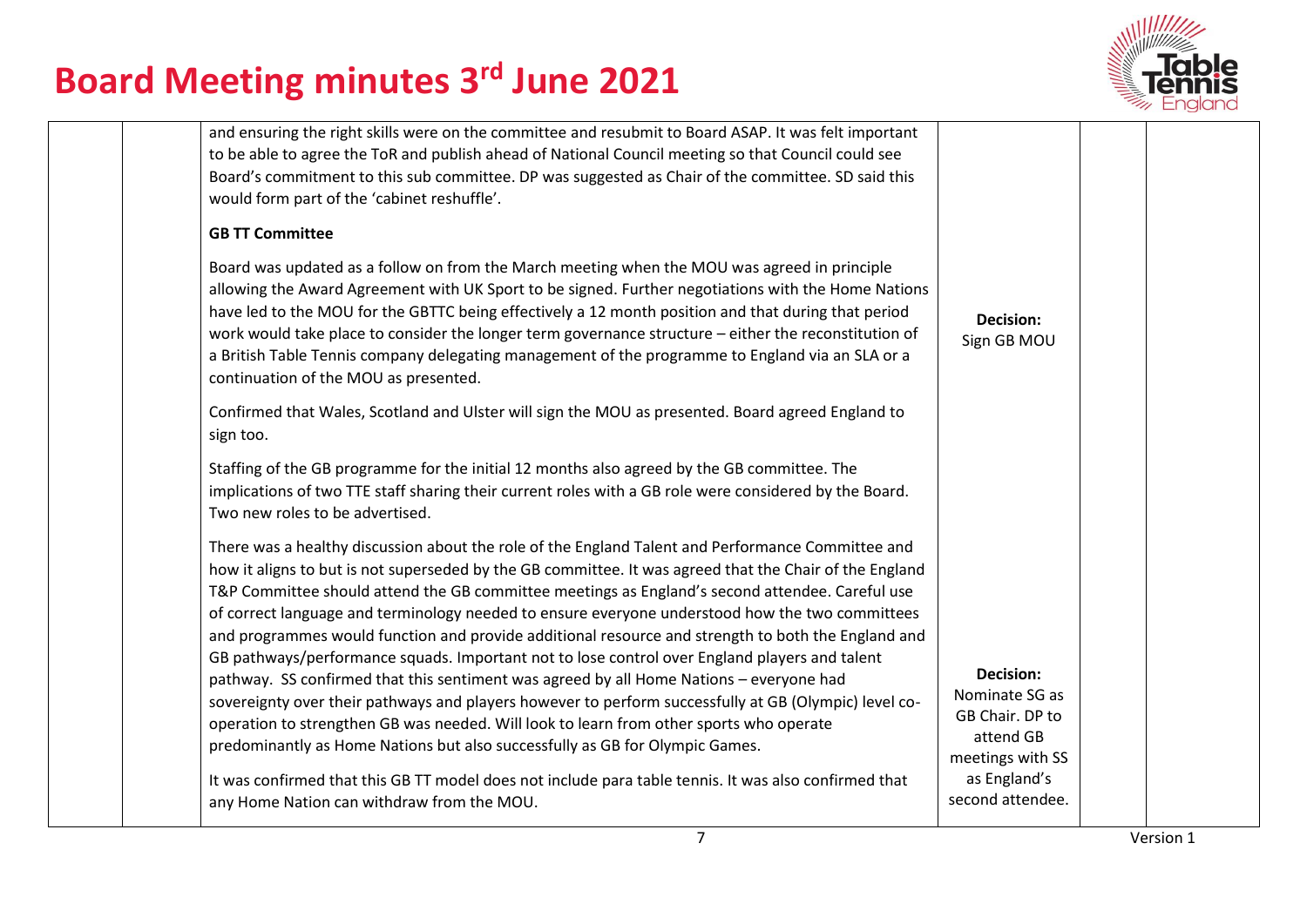

|    |         | The Board discussed the nomination for the Chair of the GB TT Committee (until end March 2022).<br>After discussion it was agreed to nominate SG as Chair taking to account the governance project for the<br>longer term. Consideration to be given to succession planning as part of future model which would<br>need to be compliant with the Code for Sports Governance.                                                                                                                                                                                                                                                |                                                                          |    |                        |
|----|---------|-----------------------------------------------------------------------------------------------------------------------------------------------------------------------------------------------------------------------------------------------------------------------------------------------------------------------------------------------------------------------------------------------------------------------------------------------------------------------------------------------------------------------------------------------------------------------------------------------------------------------------|--------------------------------------------------------------------------|----|------------------------|
| 16 | 21.6.12 | <b>Diversity Action Plan presentation</b><br>Head of Volunteering & Development Greg Yarnall (GY) joined the meeting<br>A presentation was shared providing an update on the work of updating the Diversity Action Plan to the<br>Board. A similar presentation would be given at the National Conference on 5 June. The final plan will<br>be presented in September.<br>With DL leaving the Board other board members were asked to express interest in joining the Diversity<br>Working Group.<br>GY and the working group were thanked for the progress being made on updating the diversity and<br>inclusion strategy. | <b>Action: Board</b><br>members to<br>volunteer to join<br>working group |    | Completed<br>KA and EV |
| 17 | 21.6.13 | <b>Membership Survey Results</b><br>GY also presented some initial findings from the membership survey, the full analysis is still being<br>undertaken. A club audit is due June / July to get a better understanding how clubs are managing the<br>return. Indications are positive and the trend is good with 60-75% of groups back playing and it is<br>increasing.<br>Sport England funding remains open until end of June. This is will actively pushed and republicized.<br>Table Tennis clubs /organisations received over £370k so far.                                                                             | Action: full report<br>to be sent to<br>Board                            | GY | When<br>available      |
| 18 | 21.6.14 | <b>Network Update</b><br><b>Approval of TOR for Board Sub Committees</b><br>A report from TP as lead for Network was received before the meeting.                                                                                                                                                                                                                                                                                                                                                                                                                                                                           |                                                                          |    |                        |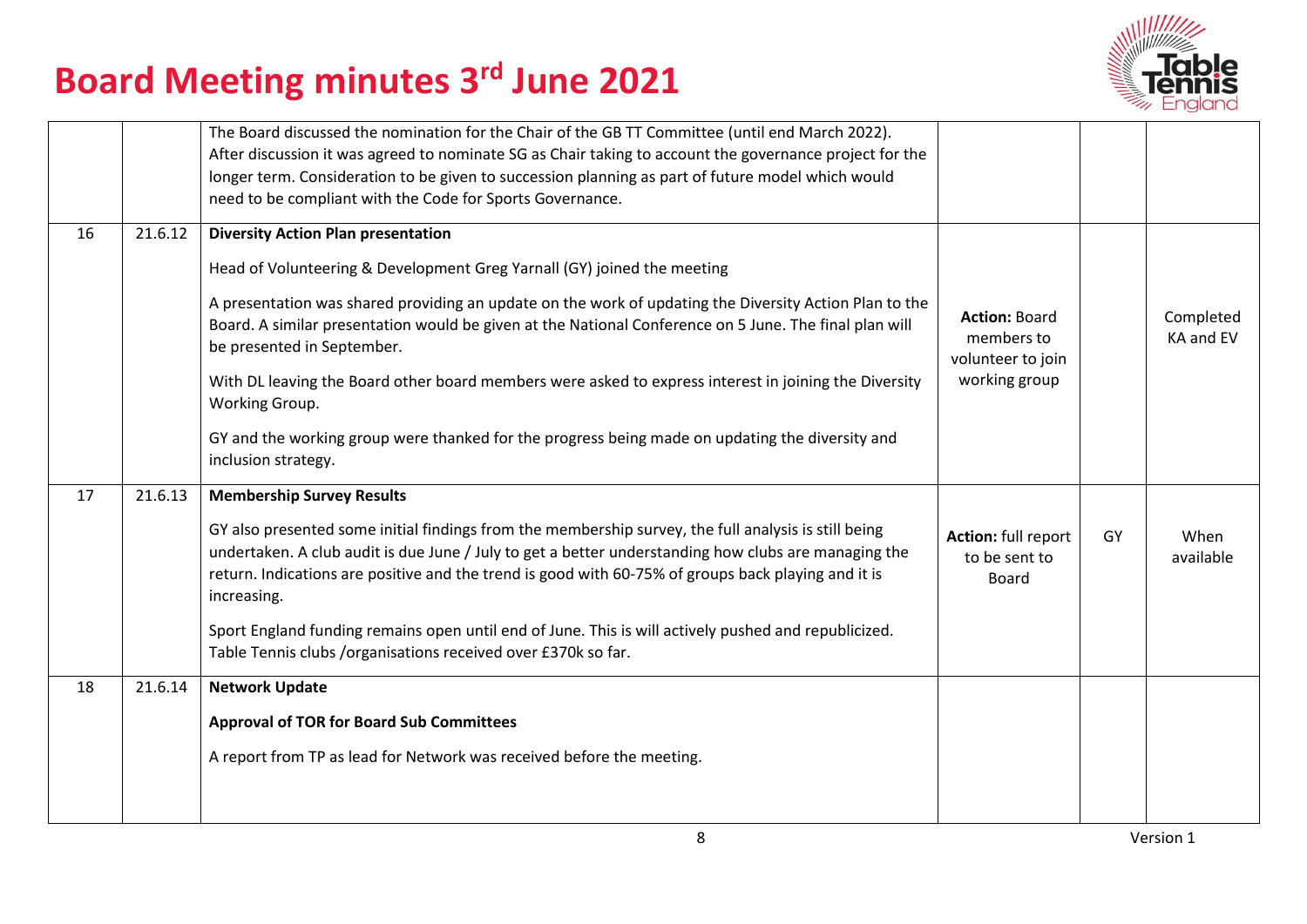

|    |         | Updated TOR for Board Sub Committees (1) Finance and (2) Governance and Risk (3) Nominations<br>Committee and (4) Remuneration Committee were approved.<br>Further committee ToR being reviewed currently include: Disciplinary, Board of Appeal and Rules.<br>These are due by Sept 21.<br>Operational committees TAP and TOC have been reviewed and approved by departmental Heads.<br>Following in the next phase for review are British League, NCL & NJL, ELCC and Schools committees.<br>Vacancies on committees: The Regional Forum Chair position requires a Board member. SD will<br>consider and discuss with Elected Directors. London Region very difficult to find a Regional Chair. South<br>West also a vacancy currently.<br>Case Management Group ToR have also been written. A question about whether a Safeguarding<br>Committee was required (as opposed to the Case Management Group) will be discussed by GRC. | <b>Decision:</b><br><b>Board Sub</b><br>committee T of R<br>were approved<br>Action:<br>GRC to consider<br>of Safeguarding<br>Committee<br>needed. | <b>JKB</b> | Next GRC<br>meeting |
|----|---------|--------------------------------------------------------------------------------------------------------------------------------------------------------------------------------------------------------------------------------------------------------------------------------------------------------------------------------------------------------------------------------------------------------------------------------------------------------------------------------------------------------------------------------------------------------------------------------------------------------------------------------------------------------------------------------------------------------------------------------------------------------------------------------------------------------------------------------------------------------------------------------------------------------------------------------------|----------------------------------------------------------------------------------------------------------------------------------------------------|------------|---------------------|
| 19 | 21.6.15 | <b>UKAD Board Lead</b><br>UKAD Framework requires a Board Appointed Anti-Doping Lead. SD put her consideration forward of<br>TP who has agreed in principle. TP role as Safeguarding lead dovetails with anti-doping into a wider<br>Integrity lead.<br>Succession planning was discussed as TP only has 1 year left on Board. EV volunteered noting her<br>experience as a qualified anti-doping tutor.  TP ad EV to work together.                                                                                                                                                                                                                                                                                                                                                                                                                                                                                                 | <b>Decision</b><br>TP approved as<br>Integrity lead<br>including anti<br>doping for UKAD<br>Framework                                              |            |                     |
| 20 |         | <b>AOB</b><br>JKB shared the draft AGM notice on screen for Board approval which was given (subject to issue raised<br>in Board Only time below).<br>The Board was asked to approve the proposal to the AGM of hayesmcintyre for a 1-year extension as<br>auditors. A full tender will be prepared and conducted later in 2021 for the next longer term<br>appointment. The Board agreed unanimously.                                                                                                                                                                                                                                                                                                                                                                                                                                                                                                                                | <b>Decision: AGM</b><br>Notice approved<br><b>Decision:</b><br>hayesmcintyre to<br>be proposed as<br>auditors at the<br>AGM                        |            |                     |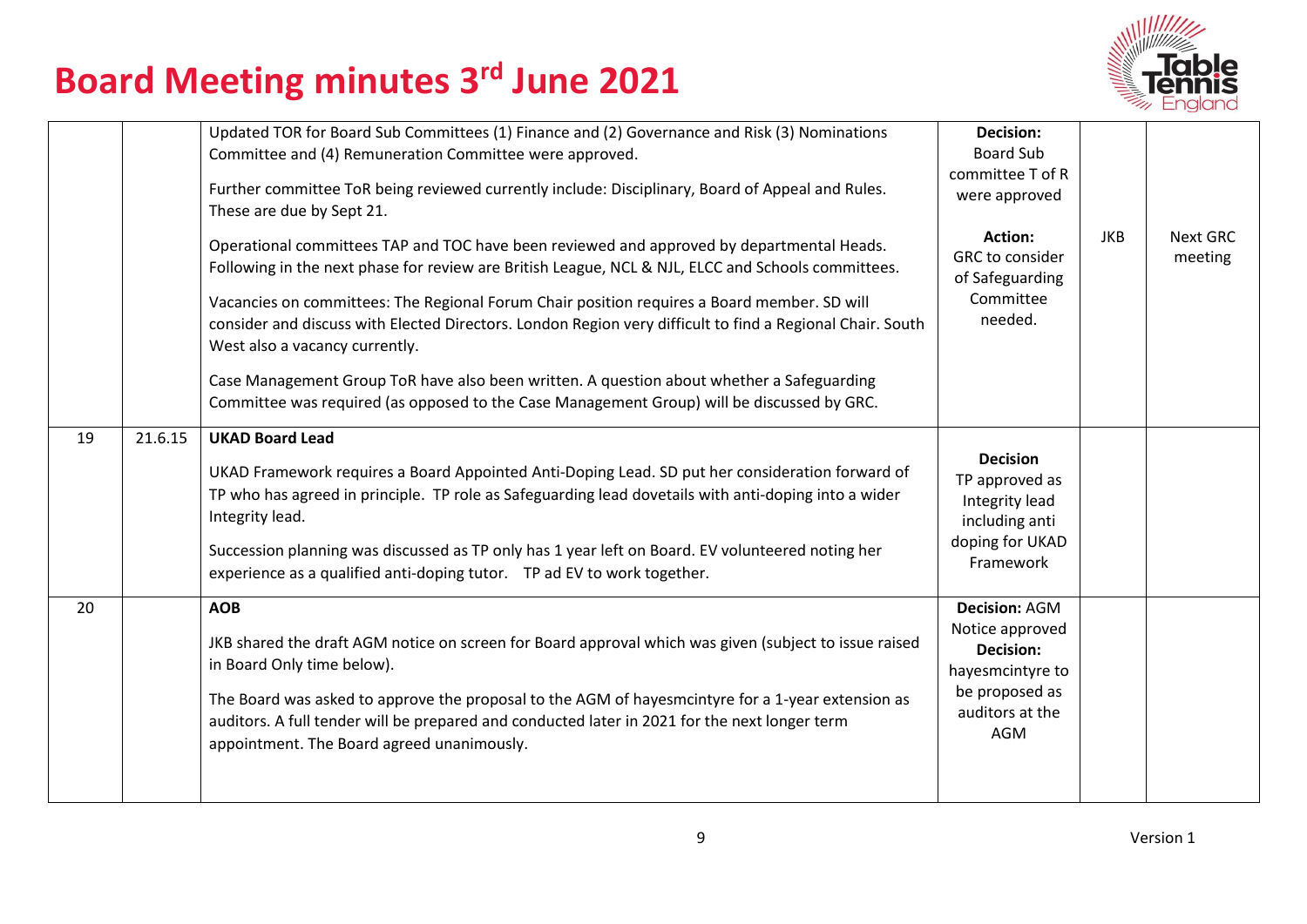

| 21 | <b>Board Only Time</b>                                                                                                                                                                                                                                                                                                                                                                                                                                                                                                                                                               |                                                                                       |            |           |
|----|--------------------------------------------------------------------------------------------------------------------------------------------------------------------------------------------------------------------------------------------------------------------------------------------------------------------------------------------------------------------------------------------------------------------------------------------------------------------------------------------------------------------------------------------------------------------------------------|---------------------------------------------------------------------------------------|------------|-----------|
|    | 1) The publishing of full Board Meeting Minutes was discussed. This has been previously discussed<br>via email and rolled over to this meeting for debate.                                                                                                                                                                                                                                                                                                                                                                                                                           | Decision: full<br>Board minutes to<br>be published.                                   |            |           |
|    | Everyone supported the principle for transparency and whilst it was felt that the Board<br>summaries as currently provided did that, Board agreed to publish the full minutes subject to<br>personal information being protected. It would lead to a change in how the Board minutes are<br>recorded as currently they include a lot of detail. The Board agreed to this change with<br>immediate effect. This agreement was recorded.                                                                                                                                               |                                                                                       |            |           |
|    | 2) SV submitted a paper on the question of the 'virtual' AGM decision taken at the March Board<br>meeting and subsequently revisited and reviewed at the request of National Council in an<br>electronic Board decision on 26 April, raising two points a) the legality of holding a wholly<br>virtual AGM given the Government had not extended the temporary legislation, CIGA, which<br>permitted this, beyond March 2021; and b) that Board members should have been made aware<br>of legal advice received by TTE on this subject before reconsidering their decision in April. |                                                                                       |            |           |
|    | TTE articles provide for virtual attendance at an AGM but not for a full virtual AGM. Therefore<br>legally the AGM needs to be hosted physically however that a company can, in the<br>circumstances for reason of health and safely and following Government guidance for indoor<br>events, strongly encourage virtual attendance. SS confirmed that this was the legal advice<br>received on 6 April as part of a wider brief regarding the Standing Orders and subsequently<br>provided to the Board on 18 May.                                                                   | <b>Action: additional</b><br>legal advice for<br>AGM notice<br><b>Action: Elected</b> | <b>SS</b>  | completed |
|    | Additional legal advice to be sought to ensure wording of the AGM Notice complies with<br>current legal requirements and protects members rights.<br>Limited staff will be attending in MK office to assist with the AGM logistics. SD will also be in<br>MK and requested the Elected Directors to consider who they would recommend as the Deputy                                                                                                                                                                                                                                  | Directors to<br>consider the<br>Deputy Chair                                          | <b>EDs</b> | completed |
|    | Chair so that person could also attend.<br>Rationale and Board views on propositions was approved by all – this agreement is recorded.<br>3)                                                                                                                                                                                                                                                                                                                                                                                                                                         | <b>Decision: Board</b><br>proposition                                                 |            |           |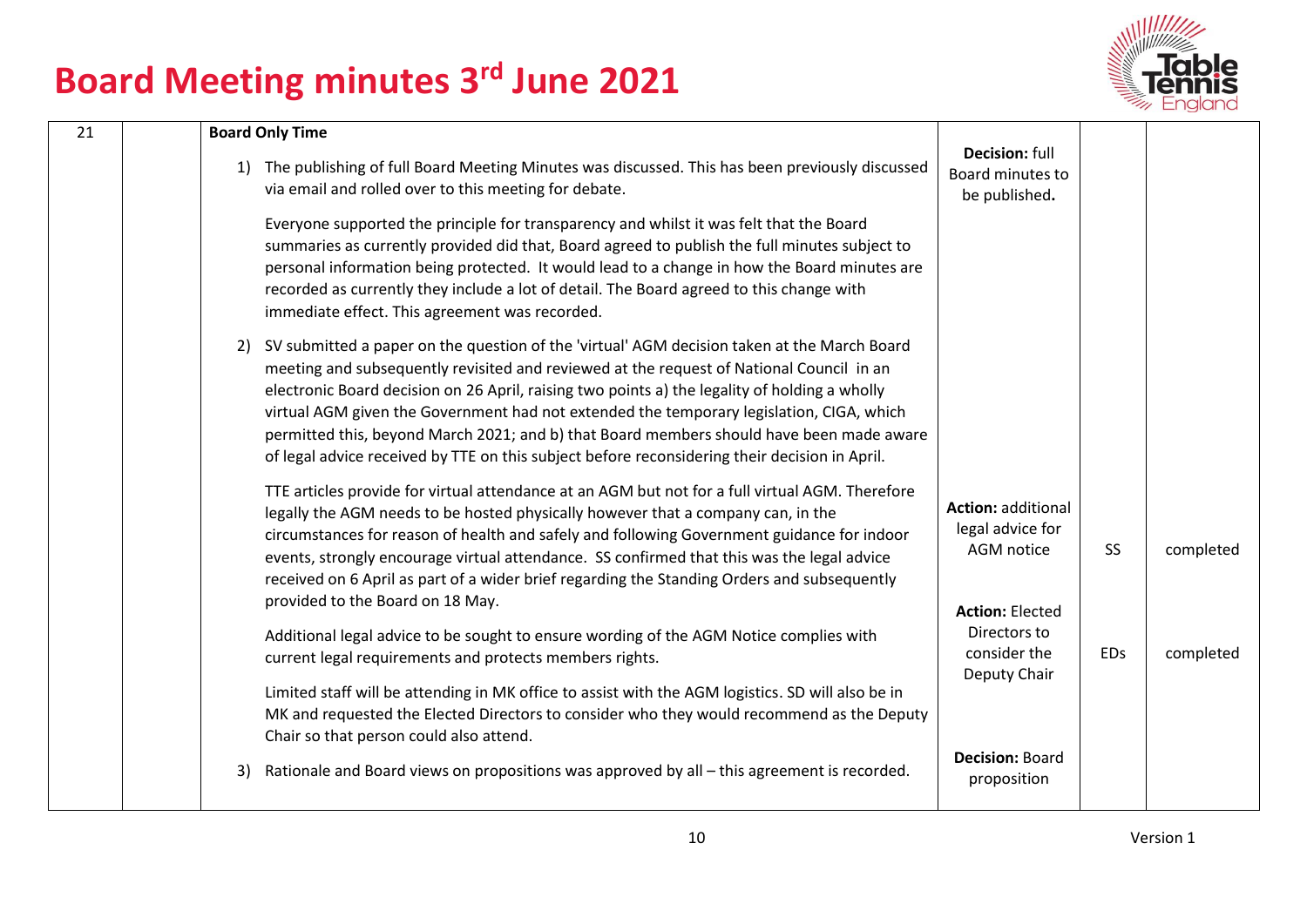

| The two propositions of similar content and the process for dealing with them at the AGM was<br>4)<br>discussed and will be confirmed by Standing Orders Committee.                                                                                                          | rationales and<br>views approved                            |     |           |
|------------------------------------------------------------------------------------------------------------------------------------------------------------------------------------------------------------------------------------------------------------------------------|-------------------------------------------------------------|-----|-----------|
| With MQ leaving the Board a new Senior Independent Director needs to be appointed. SD also<br>5)<br>proposed a 'cabinet reshuffle' of Board committees. SD will notify Board members of her<br>requests and intentions in the coming days and then seek full Board approval. | <b>Action: SD</b><br>propose 'cabinet<br>reshuffle' and SID | -SD | completed |
| Proposed ETTU ranking system was discussed and SG welcomed anyone requiring further<br>6)<br>information to contact him.                                                                                                                                                     | appointment                                                 |     |           |
| Coach Education Grant Fund in the name of Charlie Childs was approved and will be announced<br>7)<br>at the National Conference.                                                                                                                                             |                                                             |     |           |
| SD thanked everyone for their time and closed the meeting.                                                                                                                                                                                                                   |                                                             |     |           |

| <b>Action</b>                                           | Owner      | Completed |
|---------------------------------------------------------|------------|-----------|
| Update Board when reports are updated in dropbox        | VW         | Ongoing   |
| Targeted approach to Leagues for Annual Returns         | <b>JKB</b> | ASAP      |
| Brand Document to be sent to Board                      | <b>VW</b>  | ASAP      |
| Working Group re MAG Clubs paper                        | <b>SD</b>  | ASAP      |
| Feedback to SRA about Board Director Training           | <b>JKB</b> | ASAP      |
| Add Board Training Dates to Sept Agenda                 | VW         | Completed |
| Professional Facilitator to be sourced for Strategy Day | SD / SS    | ASAP      |
| Talent & Perf sub committee ToR to be amended           | <b>DP</b>  | Completed |